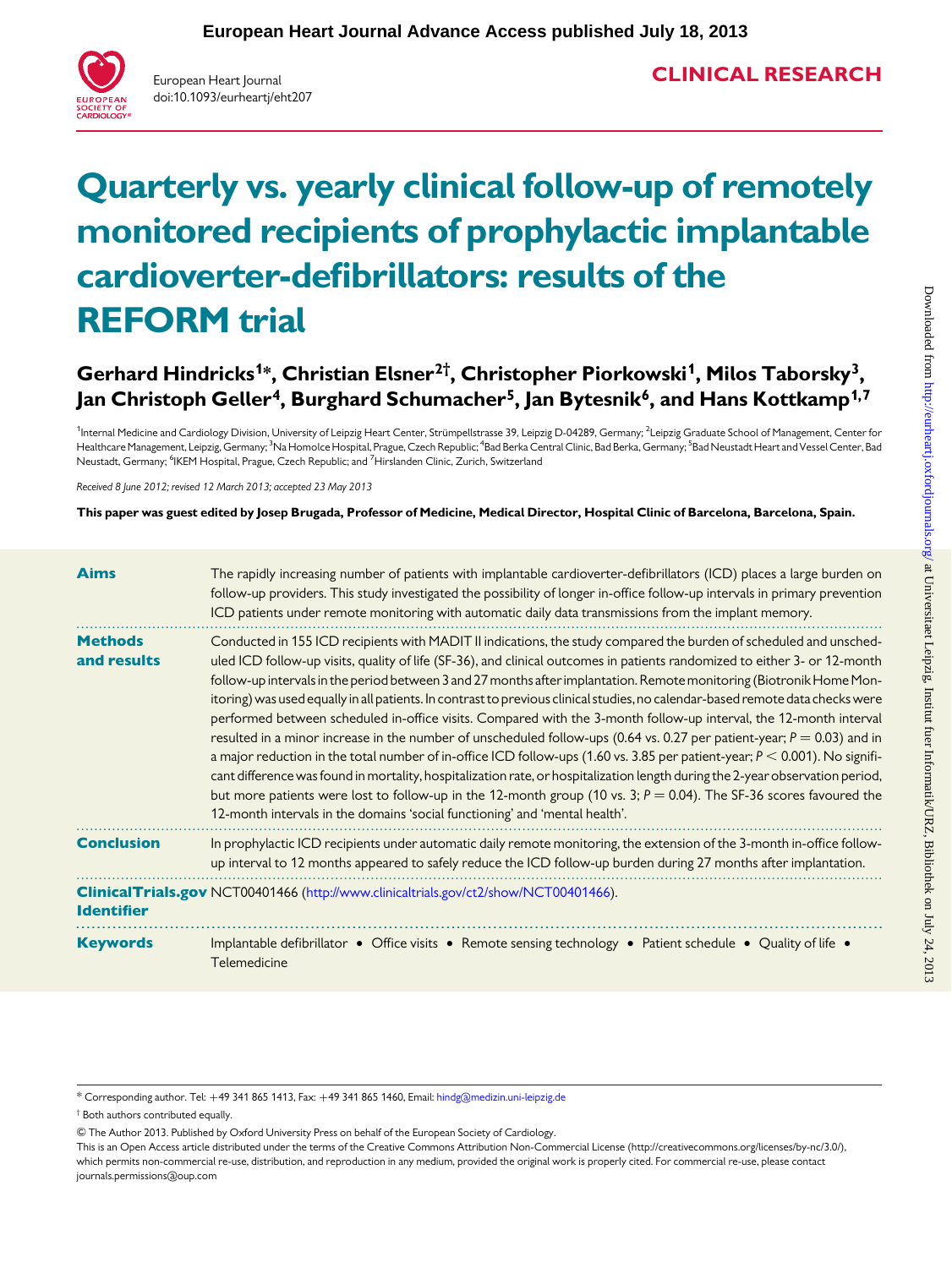# <span id="page-1-0"></span>Introduction

Most patients receiving an implantable cardioverter-defibrillator (ICD) for a primary prevention indication have a low rate of events necessitating visits to the ICD clinic.<sup>[1](#page-7-0),[2](#page-7-0)</sup> However, regular follow-up is still considered important to monitor ICD function and the patient's condition. Expert consensus advocates clinical checks every 3–6 months, with an increased frequency in response to product advisories.<sup>3</sup> Alternatively, ICD function and medical events recorded by the implant can be analysed using remote monitoring technology. $3-6$  $3-6$  $3-6$  Two large randomized clinical trials have shown that the replacement of regular clinic visits with remote data checks results in a faster reaction after events requiring intervention in parallel with a reduced number of in-hospital follow-up examina-tions.<sup>[7,8](#page-7-0)</sup> In both trials, longer in-hospital follow-up intervals combined with remote monitoring were compared with standard follow-up intervals without remote monitoring.<sup>[7](#page-7-0),[8](#page-7-0)</sup>

Because remote monitoring is about to become the standard of care, it would be of interest to compare longer (e.g. yearly) and standard in-hospital follow-up intervals in patients undergoing the same kind of remote monitoring in both study arms in order to assess the isolated effect of less frequent in-hospital follow-up. Furthermore, the necessity of calendar-based remote follow-up sessions in the form used in the aforementioned trials<sup>[7](#page-7-0),[8](#page-7-0)</sup> can be questioned for remote systems capable of automatic physician alerting to relevant medical and technical events.

The REFORM trial randomized patients receiving prophylactic ICD treatment for MADIT II indications to either yearly or quarterly clinic visits. All patients were equally monitored using a remote monitoring system with fully automatic daily transmission and physician alerting after predefined events. The ICD follow-up burden (scheduled and unscheduled clinic visits), generic quality of life (QoL), and clinical outcomes were compared.

# **Methods**

The Remote Follow-Up for ICD-Therapy in Patients Meeting MADIT II Criteria (REFORM) study was a randomized, non-blinded, parallel-design trial, in which three German and two Czech medical centres participated. The study was conducted in accordance with the Declaration of Helsinki. The protocol was approved by the Ethics Committees of the participating institutions. All patients gave their written informed consent to participate in the trial.

### Patient selection

To be enrolled, patients had to meet the MADIT II trial enrolment criteria; that is, to be survivors of a myocardial infarction and to have a left-ventricular ejection fraction of  $<$ 30%.<sup>[9](#page-7-0)</sup> The exclusion criteria were myocardial infarction within 30 days before enrolment, New York Heart Association functional class IV, a secondary prevention indication for ICD therapy, or living in an area lacking the GSM mobile phone coverage needed for remote monitoring transmission. Patients indicated for cardiac pacing were excluded for safety concerns because the ICDs used in this trial did not have the capability to automatically measure the pacing threshold. Furthermore, patients indicated for cardiac resynchronization therapy (CRT) according to clinically accepted criteria at the time of enrolment were not included because the required remote monitoring system was not available for devices providing CRT.

#### Remote monitoring

The ICDs used were equipped with the Home Monitoring (HM) capabil-ity (Biotronik, Berlin, Germany) described previously.<sup>[5,6](#page-7-0),[10](#page-7-0)-[15](#page-7-0)</sup> Briefly, the implant transmits data once per day, comprising counts of arrhythmia episodes and therapies, rhythm information, and technical parameters. Transmission of intracardiac electrograms was available in only a few devices used in this study. The message sent by the implant is relayed by the patient device to the HM Service Center (HMSC) via the mobile phone network. The HMSC makes the data available to the treating physician on a secure internet site, and also sends alerts by e-mail or SMS if the data meet user-defined criteria. For long-term performance, HM was designed to require the patient only to switch on the patient device and keep it by the bedside. Transmission performance is calculated as the number of days with data transmission divided by the total number of days since the first message.

#### Study protocol

Patients were evenly randomized to quarterly clinic visits (Q-group) or yearly clinic visits (Y-group). After implantation of a single- or dualchamber ICD (Belos®, Lexos®, or Lumos®; Biotronik, Berlin, Germany), patients in both study arms received the HM patient device. They were under continuous, automatic remote monitoring during the entire study. The response to HM alerts was left to the investigators' discretion. No calendar-based remote data checks or remote follow-up sessions were scheduled. All treatments up to the 3-month follow-up were done according to institutional standards and were equal in both study arms (Figure 1).

At the 3-month follow-up, all patients' ventricular function was re-evaluated. An improved left-ventricular ejection fraction ( $\geq$ 30%) or the development of a permanent pacing indication was ground for exclusion from the trial. The devices were programmed as follows: ventricular demand pacing with 40 beats per min (bpm); ventricular tachycardia zone from 180 bpm with anti-tachycardia pacing therapy; ventricular fibrillation zone from 200 bpm with shock therapy; stability and sudden onset criteria for arrhythmia discrimination 'ON'. This programming was subject to adjustments after the occurrence of a first event.

Patients were followed for 2 years after the 3-month follow-up. They were instructed to refer to the investigational site for ICD-related issues and heart rhythm disorders. Care for the patients' concomitant diseases, most prominently heart failure, was provided by specialists as clinically indicated; however, they had no role in the study. Study data were



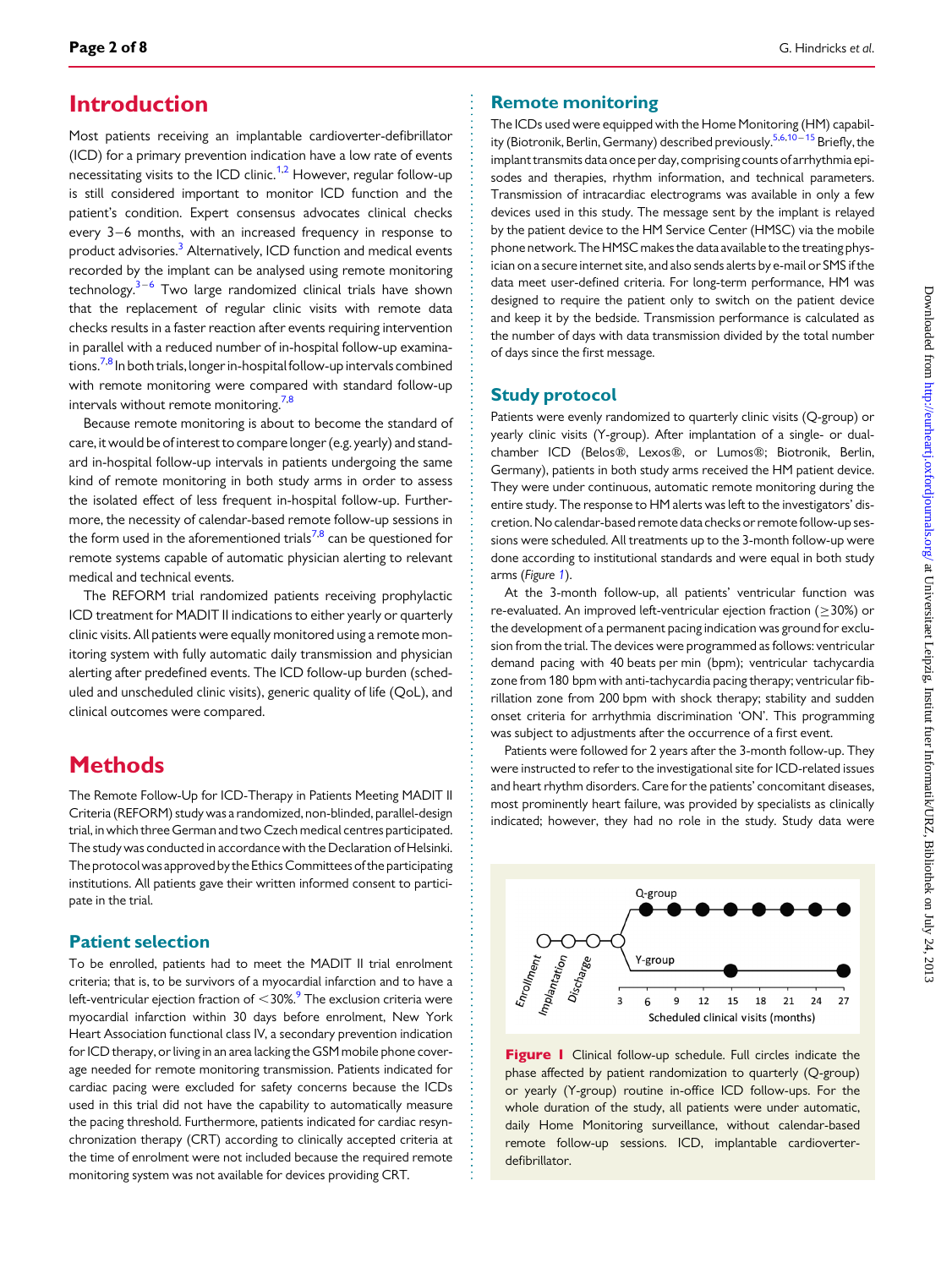collected by staff dedicated to the trial under the direct supervision of the principal investigators. Data management was provided by the sponsor. Data processing was supervised by the clinical team of the first author.

## Scheduled follow-up visits

Patients assigned to the Q-group were scheduled to return for outpatient visits every 3 months, and those assigned to the Y-group had visits at 3, 15, and 27 months after discharge (Figure [1](#page-1-0)). A follow-up examination was classified as regular if occurring within a window of 4 weeks before or after an appropriate date relative to the discharge date. At each outpatient visit, the ICD was interrogated and tested and its memory was analysed in order to adapt patient management accordingly. The generic health-related QoL was assessed by the 36-item General Health Survey (SF-36) questionnaire at baseline, 15-month follow-up, and 27-month follow-up, in both study arms.

## Unscheduled follow-up visits

Patients were seen outside of the scheduled visits for the following prespecified HM alerts: (i) elective battery replacement indicator; (ii) any lead impedance out of range; (iii) delivery of a first shock after discharge of the patient from the hospital; (iv) delivery of  $\geq$  5 episodes of antitachycardia pacing; (v) delivery of  $\geq 2$  shocks per month for the first time, or occurrence of ≥2 supraventricular tachycardia or VT episodes per week. Patients could also be seen at unscheduled visits due to HM trend data or for any other reason, upon the patient's request or initiated by the investigator. Scheduled and unscheduled follow-up examinations were conducted similarly.

To get an estimate of additional patient contacts to medical professionals, the patients were instructed to notify such visits in a diary and were interviewed at each ICD follow-up.

#### Study hypothesis and endpoints

The primary study hypothesis was that the rate of unscheduled ICD follow-up visits in the Y-group would exceed the rate in the Q-group by  $<$  1.0 per patient-year, after the 3-month follow-up point. A confirmation of this non-inferiority hypothesis would mean that the total rate of scheduled and unscheduled ICD follow-up visits would be substantially lower in the Y-group than in the Q-group.

Secondary endpoints were the intra-individual difference in QoL scores between 27 months and baseline, total and cardiovascular mortality, and the rate and duration of all hospitalizations and cardiovascular hospitalizations. Furthermore, we made a post-hoc analysis of all available arrhythmia and therapy data (12 different items) extracted from the HMSC database. The data comprised, per study group, the numbers of patients fulfilling various criteria such as having episodes in different arrhythmia zones, started or delivered therapies, or unsuccessful maximum-energy shocks. The underlying arrhythmias in this analysis were not adjudicated by the investigator. Shock therapy was considered ineffective if the device delivered more than one shock during one arrhythmia episode, and this could include cases of repeated shocks in episodes of supraventricular tachycardia.

#### Statistical analysis

The sample size was based on the primary study hypothesis and calculated on a Blackwelder-type test of non-inferiority. Unscheduled ICD follow-up visits were assumed to occur independently from one other, to have a daily probability (equivalent to 0.21 or 0.96 visits per patientyear in the Q-group and the Y-group, respectively), and, hence, to obey binomial distribution. Assuming a 2-year attrition rate of 28% in both groups, a sample of 150 patients needed to remain in the study after the 3-month follow-up (for  $1-\beta = 80\%$ ).

All patients with baseline QoL data were included in the intentionto-treat based QoL analysis. Missing 27-month QoL datawere accounted for using the last-observation-carried-forward (LOCF) method. Due to slight post-implantation increase in patients' QoL and greater loss to follow-up in the Y-group, this approach can be considered conservative.

For normally distributed continuous data (verified using the Shapiro– Wilk test), mean values and standard deviations were calculated. For nonnormally distributed data, median values, interquartile ranges (IQR), and mean values, if appropriate for comparison with reference data, are shown. For categorical data, the absolute and relative frequencies were calculated. Continuous data were compared using the t-test (if normally distributed) or the Wilcoxon–Mann–Whitney rank test (if nonnormally distributed). Categorical data were compared with a  $\chi^2$  test according to Pearson's or Fisher's exact test as appropriate. One-sided statistical significance for the primarystudy hypothesis, or two-sided statistical significance for all other tests, was established as  $P < 0.05$ .

# Results

Of 155 patients enrolled in the study, 78 were randomly assigned to the Q-group and 77 to the Y-group. The baseline characteristics of the two study groups were similar (Table 1). The patients were 63  $\pm$  10 years old. The mean ejection fraction was  $25+5%$ . All patients had a history of myocardial infarction. As REFORM was planned before publication of major CRT trials, ventricular dyssynchrony and QRS duration were not systematically evaluated at enrolment.

At the 3-month follow-up, nine patients (5.8%) were excluded due to either improved left-ventricular ejection fraction ( $\geq$ 30%) or development of a permanent pacing indication (Table [2](#page-3-0)). Additional

#### Table | Baseline patient characteristics

| Variable                                                  | All patients Q-group <sup>a</sup> Y-group <sup>b</sup><br>$(n = 155)$ $(n = 78)$ |            | $(n = 77)$  |
|-----------------------------------------------------------|----------------------------------------------------------------------------------|------------|-------------|
| Mean age $\pm$ SD, years                                  | $63 + 10$                                                                        | $63 + 10$  | $63 \pm 10$ |
| Male gender, %                                            | 85.8                                                                             | 88.5       | 83.1        |
| NYHA 0/1/11/111, %                                        | 4/5/49/41                                                                        | 4/4/50/41  | 5/6/48/41   |
| Median time after MI, months<br>$>$ 6 months, $%$         | 19<br>73.9                                                                       | 19<br>76.6 | 19<br>70.7  |
| $>$ 18 months, $%$                                        | 51.1                                                                             | 51.1       | 51.2        |
| Revascularization before $<$ 329.9<br>months <sup>c</sup> |                                                                                  | 24.4       | 33.8        |
| Mean LVEF $+$ SD, $%$                                     | $25 + 5$                                                                         | $25 + 6$   | $25 + 5$    |
| Single-/dual-chamber ICD, %5.8/94.2                       |                                                                                  | 5.1/94.9   | 6.5/93.5    |
| Medication, %                                             |                                                                                  |            |             |
| Beta-blocker                                              | 89.2                                                                             | 88.0       | 90.4        |
| ACE-inhibitor or ARB                                      | 83.1                                                                             | 80.0       | 86.3        |
| Diuretic                                                  | 85.6                                                                             | 82.7       | 87.7        |
| Anti-arrhythmic                                           | 10.8                                                                             | 10.7       | 11.0        |

No difference between groups was statistically significant.

ACE, angiotensin-converting enzyme; ARB, angiotensin receptor blockers; ICD, implantable cardioverter-defibrillator; LVEF, left-ventricular ejection fraction; MI, myocardial infarction; NYHA, New York Heart Association.

<sup>a</sup>Quarterly vs. <sup>b</sup>yearly scheduled in-office follow-up visits.

<sup>c</sup>Revascularization within 3 months before enrolment.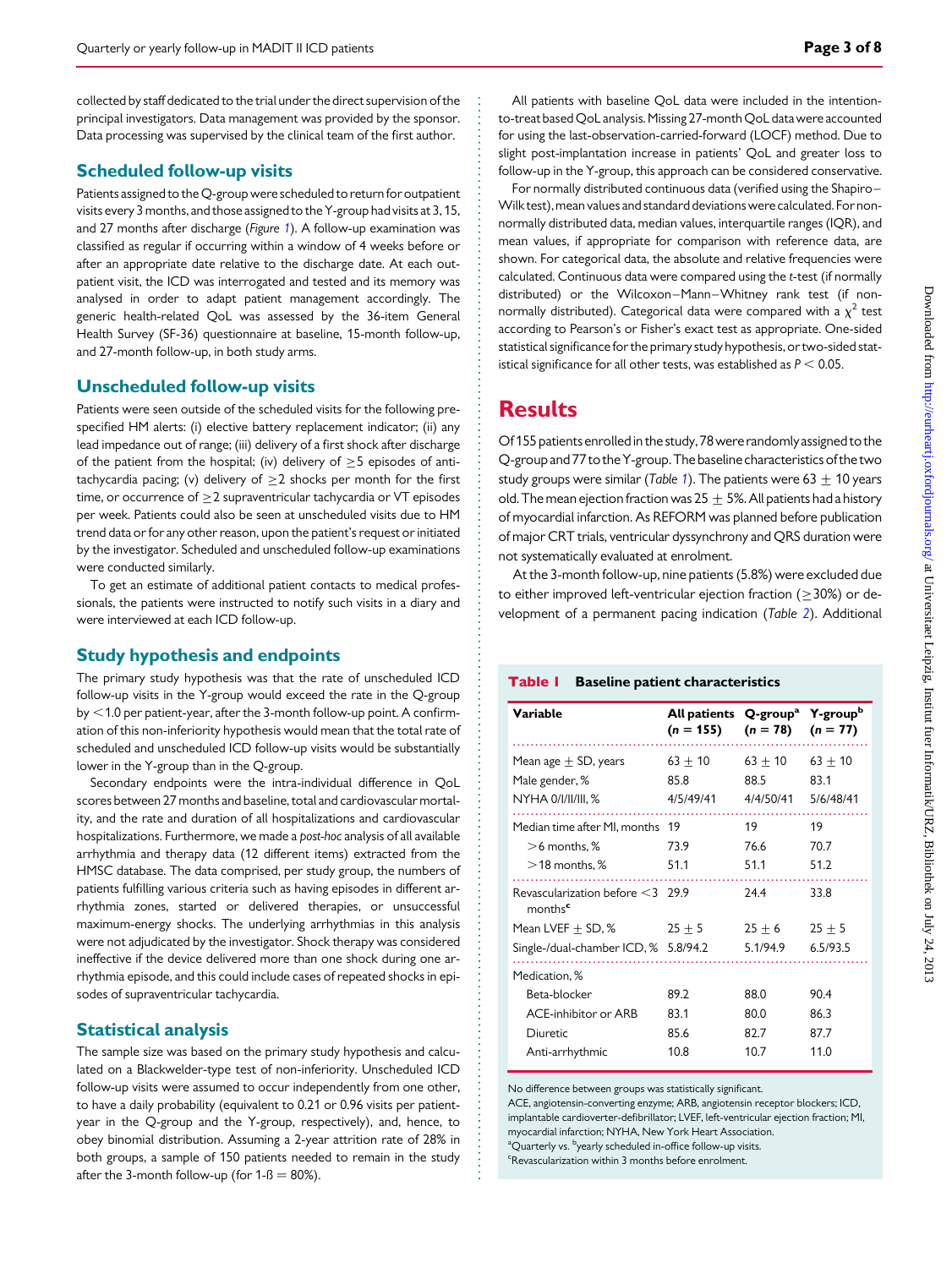|                                              | All patients ( $n = 155$ ) | $Q$ -group <sup>a</sup> ( $n = 78$ ) | $Y$ -group <sup>b</sup> (n = 77) |
|----------------------------------------------|----------------------------|--------------------------------------|----------------------------------|
| Exclusion at 3-month follow-up, n            | 9                          | 6                                    |                                  |
| Left-ventricular ejection fraction > 30%     |                            |                                      |                                  |
| Pacing indication                            |                            |                                      |                                  |
| Early termination for other reasons, n       | 48                         | 22                                   | 26                               |
| Death                                        | 13                         |                                      |                                  |
| Heart transplantation                        |                            |                                      |                                  |
| Pacing system upgrade to biventricular       |                            |                                      |                                  |
| Patient withdrawal                           |                            |                                      |                                  |
| Moving away                                  |                            |                                      |                                  |
| Lost to follow-up                            | 13                         |                                      | $10*$                            |
| Other                                        |                            |                                      |                                  |
| Regular termination at 27-month follow-up, n | 98                         | 50                                   | 48                               |
| Median (IQR) follow-up duration, months      |                            |                                      |                                  |
| All patients (155)                           | $26.6(14.6 - 27.5)$        | $26.8(10.4-27.9)$                    | $26.5(15.6 - 27.0)$              |
| Patients terminating study regularly (98)    | $27.1(26.7-27.9)$          | $27.8(27.0-28.0)$                    | $26.8(26.6-27.2)*$               |
| Patients terminating study early (57)        | $7.8(3.5-15.1)$            | $5.8(3.1-10.9)$                      | 14.6 $(4.0-18.2)*$               |

#### <span id="page-3-0"></span>Table 2 Reasons for early terminations and the length of follow-up

 $\mathrm{^a}$ Quarterly vs.  $\mathrm{^b}$ yearly scheduled in-office follow-up visits.

 $*P < 0.05$ . No other difference between groups was significant.

48 patients (31%) terminated the study prematurely due to death, heart transplantation, pacing system upgrade to biventricular ICD, or other reasons listed in Table 2, among which only loss to follow-up differed significantly between the two groups (three in the Q-group vs. 10 in the Y-group,  $P = 0.04$ ). The remaining 98 patients (63.2%) completed the study as planned, at the 27-month follow-up. The median (IQR) follow-up duration in all 155 patients was 26.6 (14.6–27.5) months; in 57 patients with early study termination, 7.8 (3.5–15.1) months.

One patient assigned to the Y-group preferred to see the physician more often than once a year. According to the intention-to-treat principle, he was evaluated within the Y-group, with all clinic visits other than those at 3, 15, and 27 months classified as unscheduled patient-initiated follow-ups.

The first HM transmission occurred at  $5+18$  days (median, 1 day) after patient discharge. Subsequently, HM data were received on 87.1% (83 648 out of 96 066) of all days, including all enrolled patients. The transmission performance did not differ significantly between the Q-group (85.0%) and Y-group (89.0%).

## Primary study hypothesis

Of 145 patients (72 Q-group, 73 Y-group) remaining in the study after the 3-month follow-up, 50 patients (17Q/33Y) had 94 unscheduled in-office ICD follow-ups (24Q, 70Y) until 27 months. The mean (median; IQR) number of unscheduled follow-ups per patient-year was 0.27 (0.00; 0.00–0.35) in the Q-group and 0.64 (0.00; 0.00– 1.00) in the Y-group ( $P = 0.03$ ). As the increase in the Y-group did not exceed one additional visit per patient-year ( $P < 0.001$ ), the primary study hypothesis was met.

#### Table 3 Reasons for unscheduled implantable cardioverter-defibrillator follow-up visits after the 3-month follow-up

|                                                          | All<br>patients |          | Q-group <sup>a</sup> Y-group <sup>b</sup> |
|----------------------------------------------------------|-----------------|----------|-------------------------------------------|
| Reason, total number (physician-/patient- initiated)     |                 |          |                                           |
| Arrhythmia or ICD<br>therapy                             | 26 (11/15)      | 5(1/4)   | 21 (10/11)                                |
| Malaise or need for<br>reassurance                       | 10(0/10)        | 1(0/1)   | 9 (0/9)                                   |
| Hospital stay or visits<br>unrelated to ICD<br>treatment | 15 (14/1)       | 5(5/0)   | 10(9/1)                                   |
| Scheduling problem                                       | 10(8/2)         | 3(2/1)   | 7(6/1)                                    |
| Implanted device test                                    | 2(0/2)          | 0(0/0)   | 2(0/2)                                    |
| Reason not clearly<br>indicated                          | 31(28/3)        | 10(9/1)  | 21(19/2)                                  |
| Total                                                    | 94 (61/33)      | 24(17/7) | 70 (44/26)                                |

ICD, implantable cardioverter-defibrillator.

<sup>a</sup>Quarterly vs. <sup>b</sup>yearly scheduled in-office follow-up visits.

The reasons for 94 unscheduled follow-ups are listed in Table 3. Nearly two-thirds of unscheduled follow-ups were initiated by physicians ( $n = 61$ ; 64.9%) and one-third was initiated by patients  $(n = 33; 35.1\%)$ . The most frequently claimed reason was 'arrhythmia and/or ICD therapy' (five in the Q-group, 21 in the Y-group). This marked difference between the two groups can be attributed to a less need to see the affected patient outside regular follow-up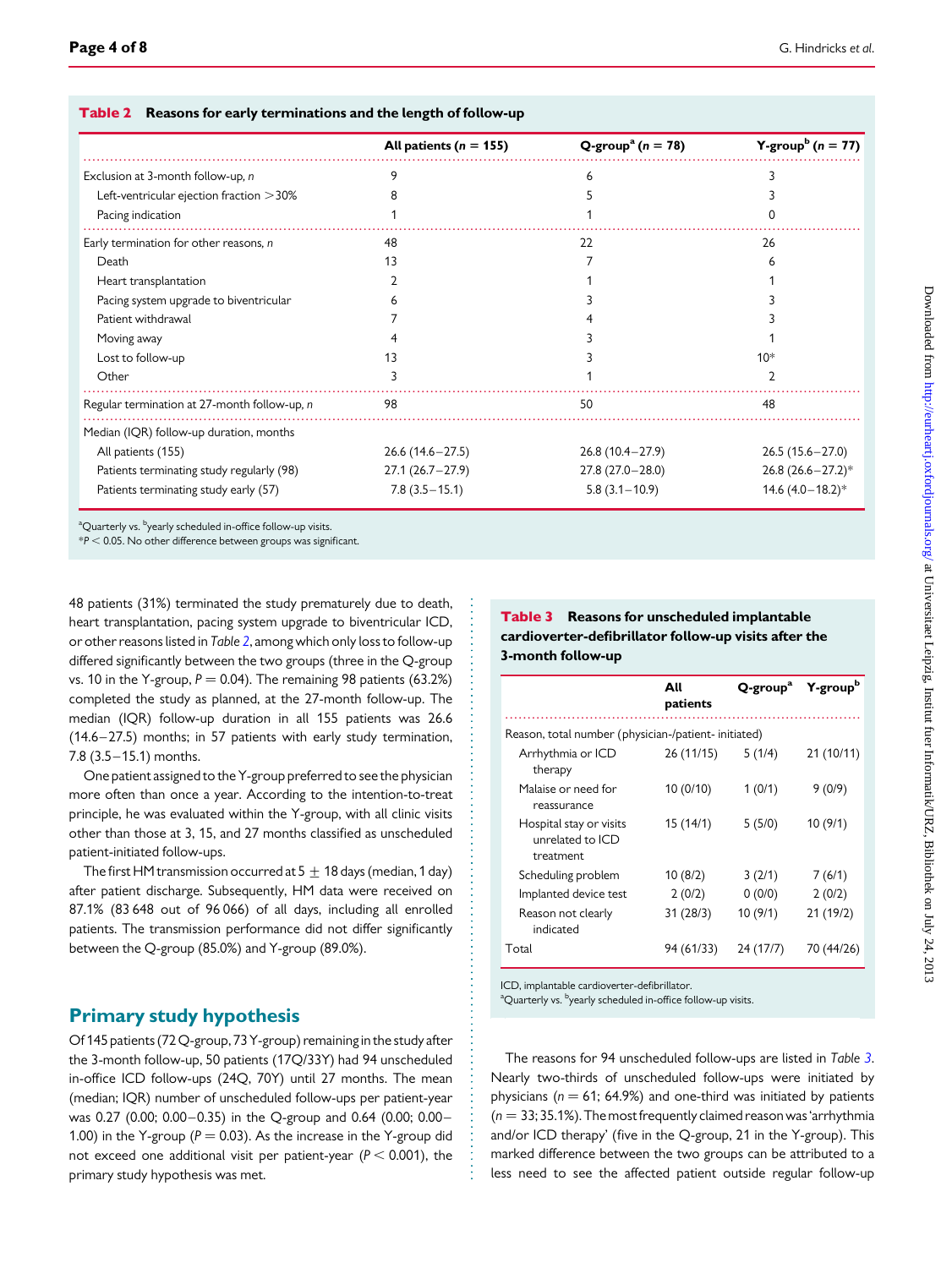schedule in the Q-group, because of the relative proximity of the next regular visit. Similarly, the number of unscheduled visits caused by 'patient malaise or need for reassurance' in susceptible patients increased directly proportionally to the prolongation of the regular follow-up interval, with nine such visits in the Y-group and one in the Q-group. Furthermore, during 'hospital stay or visits unrelated to ICD treatment,' unscheduled follow-ups were undertaken more frequently in the Y-group ( $n = 10$ ) than in the Q-group ( $n = 5$ ), reflecting a greater likelihood for the physician to check the ICD function opportunely in a patient who was not supposed to be seen soon (or was not seen recently) on a regular basis.

The total number of scheduled and unscheduled follow-up visits after the 3-month follow-up was 421 (Q-group) and 184 (Y-group). The corresponding mean (median; IQR) values per patient-year were 3.85 (3.90; 3.42–4.15) in the Q-group and 1.60 (1.10; 1.00–2.01) in the Y-group ( $P < 0.001$ ) (Figure 2). Of note, the total number of follow-up visits up to and including the



Figure 2 The mean numbers of FUs per patient-year after the 3-month follow-up. ICD, implantable cardioverter-defibrillator; FU, in-office ICD follow-up; Q-group, quarterly routine FU; Y-group, yearly routine FU. All patients were under close Home Monitoring surveillance.

mandatory 3-month follow-up was 144 (Q-group) vs. 146 (Y-group). The cumulative number of unscheduled and total followup visits after device implantation in each group is illustrated in Figure 3.

# Secondary study endpoints and further analyses

Thirteen patients (8.4%) died during the study (Table [2](#page-3-0)), all except two for cardiovascular reasons. Of the 145 patients remaining in the study after the 3-month follow-up, 70 patients experienced 170 hospitalizations (0.74 per patient-year), lasting for a median (IQR) of 5 (2–10) days. Cardiovascular reasons caused 68% of the hospitalizations, lasting for 4 (2–9) days. There were no significant differences between the study groups in these aspects. Likewise, the 12 items extracted from the HMSC database did not differ between the two study arms (all  $P \ge 0.4$  $P \ge 0.4$ ). As shown in Table 4, 50 patients received ICD therapy, 45 had at least one shock charging, and six had an unsuccessful maximum energy shock.

The SF-36 questionnaire was filled out by 112 patients at baseline, of which 54 answered the questionnaire also at the 27-month followup, and 23 answered it at the 15-month but not the 27-month followup. Evaluated according to the LOCF method, the mean intra-individual changes in different SF-36 domains from baseline to 27 months are shown in Figure [4](#page-5-0). A significant difference was found in the domains 'social functioning' and 'mental health,' in favour of the Y-group.

Patients from the Q-group reported 1005 additional visits to medical professionals after the 3-month follow-up, and patients from the Y-group 942 visits. Neither the percentage of patients reporting such visits (75% in the Q-group vs. 65% in the Y-group, including those who terminated the study prematurely) nor the number of visits per patient (median 7.7 vs. 7.9, respectively) differed statistically significantly between the two groups.



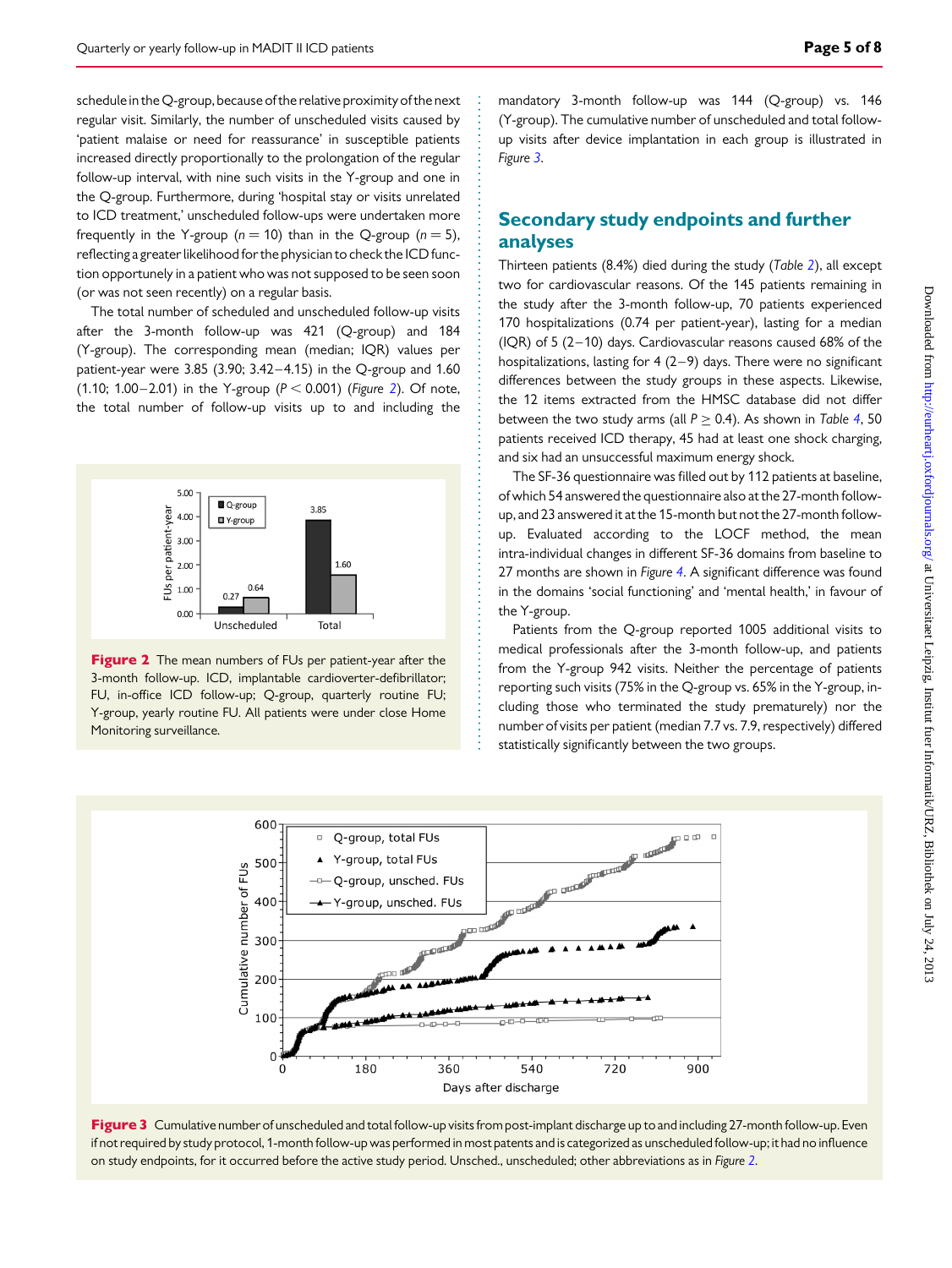|                                                    | All patients ( $n = 155$ ) | $Q$ -group <sup>a</sup> (n = 78) | $Y$ -group <sup>b</sup> (n = 77) |
|----------------------------------------------------|----------------------------|----------------------------------|----------------------------------|
| Patients remaining after the 3-month FU, n         | 145                        | 72                               | 73                               |
| Cumulative FU duration after the 3-month FU, years | 229.5                      | 111.6                            | 117.9                            |
| Hospitalizations for all causes, n                 | 170                        | 80                               | 90                               |
| Patients with hospitalization                      | 70                         | 32                               | 38                               |
| Hospitalizations per patient-year                  | 0.74                       | 0.72                             | 0.76                             |
| Median (IQR) length of hospital stay, days         | $5(2-10)$                  | $5(2-10)$                        | $4(2-9)$                         |
| Hospitalizations for adverse CV events, n          | 116                        | 54                               | 62                               |
| Patients with CV hospitalization                   | 55                         | 26                               | 29                               |
| CV hospitalizations per patient-year               | 0.51                       | 0.48                             | 0.53                             |
| Median (IQR) length of hospital stay, days         | $4(2-9)$                   | $3(2-8)$                         | $3.5(2-8)$                       |
| Patients with ICD therapy delivery, n              |                            |                                  |                                  |
| Patients receiving any ICD therapy                 | 50                         | 24                               | 26                               |
| Patients with charged shock(s)                     | 45                         | 21                               | 24                               |
| Patients with unsuccessful maximum energy shocks   | 6                          |                                  | 4                                |

<span id="page-5-0"></span>

| Table 4 Hospitalizations and implantable cardioverter-defibrillator therapy delivery after the 3-month follow-up |
|------------------------------------------------------------------------------------------------------------------|
|------------------------------------------------------------------------------------------------------------------|

No difference between groups was statistically significant.

CV, cardiovascular; FU, follow-up; ICD, implantable cardioverter-defibrillator; IQR, interquartile range.

 $\mathrm{^a}$ Quarterly vs.  $\mathrm{^b}$ yearly scheduled in-office follow-up visits.



Figure 4 Mean intra-individual changes in quality-of-life (SF-36) scores from baseline to 27 months are shown, generated according to the last-observation-carried-forward method. Grey columns denote the Q-group (57 patients); black columns, the Y-group (55 patients). A positive column height indicates improved quality of life at 27 months and a negative height indicates a deterioration. A statistically significant difference in the heights of the paired white and black columns is indicated by the P-value seen above the columns.

# Loss to follow-up

Of the 10 patients lost to follow-up in the Y-group, four had HM data transmissions up to 27 months after implantation (they did not die), one patient was lost at day 5, before any methodological difference took place between the two groups (Figure [1](#page-1-0)), and five patients were lost at  $\sim$ 3, 7, 8, 10, and 24 months after implantation. In these five patients, and in the three patients in the Q-group who were lost to follow-up at  $\sim$ 3, 16, and 17 months, death cannot be excluded. Even if all these uncertain patients had died, the mortality in both groups would have remained similar (10-Q vs. 11-Y;  $P = 0.80$ ).

# **Discussion**

# Main findings

In remotely monitored patients with primary prevention ICDs and no cardiac pacing indications, scheduling yearly instead of quarterly follow-up visits resulted in 0.37 more unscheduled follow-up visits per patient-year. However, the total rate of follow-up visits was reduced by 58% from 3.85 to 1.60 per patient-year. A favourable impact of longer follow-up interval on the patients' QoL was observed, while no impact on patient mortality, hospitalization rate, or other clinical outcomes was evident after the 2-year observation period.

# Reduction of follow-up burden

Since the completion of the MADIT II trial, primary prevention of sudden cardiac death has become the major indication for ICD implantation. The resulting proliferation of ICDs and the parallel introduction of CRT have createda new challenge for individual caregivers and the healthcare system. The simplest solution, in-office follow-up interval lengthening, may delay the detection of potentially important medical events and device failures, $16 - 20$  $16 - 20$  $16 - 20$  and is therefore not acceptable without a remote access to the information stored in implanted devices' memories. $5 - 8,21,22$  $5 - 8,21,22$  $5 - 8,21,22$  $5 - 8,21,22$  $5 - 8,21,22$  $5 - 8,21,22$  $5 - 8,21,22$ 

Previously, the  $TRUST^7$  and  $COMNECT^8$  trials investigated remote follow-up in ICD recipients. TRUST enrolled a typical contemporary ICD population and used the same remote monitoring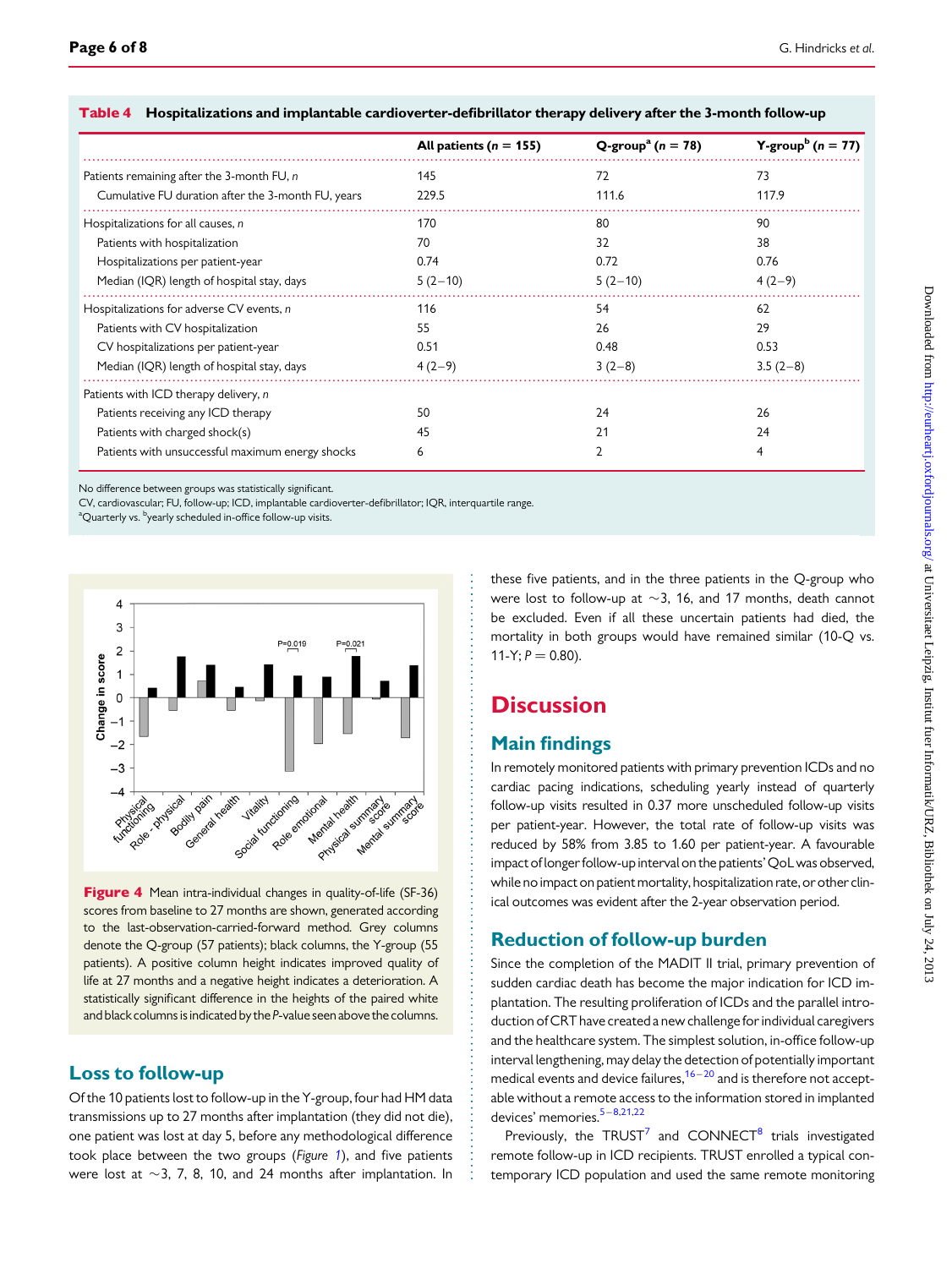system as REFORM. Replacing follow-up visits at 6, 9, and 12 months by scheduled checks of remote data in the HM study arm reduced the number of total in-hospital follow-ups by  $45\%$ .<sup>[7](#page-7-0)</sup> Even higher reduction in REFORM (58%) can be attributed to starting the observation period after the mandatory 3-month follow-up. The numbers of unscheduled visits per patient-year were similar in TRUST (0.78, HM group) and REFORM (0.64, Y-group). In a mixed population of ICD and CRT patients, the CONNECT trial replaced visits at 3, 6, 9, and 12 months with remote follow-ups performed using a substantially different technology (Medtronic CareLink).<sup>8</sup> The increase in the number of unscheduled clinic visits in CONNECT (0.29 per patient-year) $8$  was, however, similar to that in TRUST (0.28) and REFORM (0.37).

## Quality of life

The term 'follow-up burden' is mainly understood as the hospital's burden, taxed by limited resources and budgets. The patient, however, may also perceive follow-up visits as a burden. $23 \text{ In}$  $23 \text{ In}$ REFORM, mental health and social functioning were improved in the Y-group at 27 months compared to baseline, while they deteriorated in the Q-group. The recent literature mostly relates QoL in ICD recipients to the number of ICD shocks. However, the necessity of frequent follow-up examinations may also require consideration, since patients undergoing less frequent clinical examinations might feel less ill and less distracted from their normal lives. REFORM offers a first indication that most patients have positive attitude to longer follow-up intervals, although the cohort studied was too small for final answer. As some patients may not agree with the mainstream opinion (one patient randomized to the Y-group wanted to see his physician more often), physicians should carefully discuss the pros and cons of remote monitoring concepts with patients.<sup>[24](#page-7-0)</sup>

## Safety aspects

The main concern about lengthening follow-up visit intervals is that patient condition deterioration may remain undetected for a longer time. Additional physiological sensors are therefore desirable to mirror patient health status.<sup>25</sup> However, in REFORM, no significant difference was found between the Y-group and the Q-group regarding mortality, hospitalization rate, or hospitalization length, neither for all causes nor for cardiovascular causes. Likewise, the incidence of arrhythmias and therapies, as indicated by a variety of device counters, did not differ significantly between the two groups. These findings are in agreement with TRUST where mortality and adverse event rate were equal in both groups. Albeit, patient exclusion criteria were more stringent in REFORM in that patients with any cardiac pacing indication were excluded; in TRUST, only pacemaker dependent patients were left out. Also CONNECT identified no safety issues, but unlike REFORM and TRUST patients, CONNECT patients were contacted by telephone for remote follow-ups and had thereby the opportunity to report health-related issues. Recently, the EVOLVO study showed that remote monitoring of heart failure patients with ICDs or an ICD for CRT reduces emergency department and urgent in-office visits and, in general, total healthcare use.<sup>[26](#page-7-0)</sup>

The REFORM study adds three safety relevant aspects to the growing evidence favouring longer follow-up intervals in remotely monitored patients. First, the follow-up period was 27 months, or

1 year longer than that in TRUST and CONNECT. Secondly, we did not schedule remote data checks in 3-month intervals, but relied entirely on automatic HM alerts. Our results support the assumption that regular remote data checks are not needed in a sufficiently reliable and frequent automatic alerting system. Thirdly, both our study groups were under the equal remote surveillance. One might argue that TRUST and CONNECT only show that the safety of longer follow-up intervals with remote monitoring is not inferior to standard follow-up intervals without remote monitoring. The best possible care in theory, however, should combine standard follow-up intervals with remote monitoring. Yet, REFORM findings do not support the superiority of this option over 12-month followup intervals.

The only concerning result is that more patients were lost to follow-up in the Y-group (10 vs. 3;  $P = 0.04$ ). The administration staff in follow-up facilities may therefore need to adapt their efforts in tracking patients with longer follow-up intervals. Based on the information provided in the last section of Results, however, it is unlikely that the larger loss to follow-up in the Y-group may have hidden a significant increase in mortality. Moreover, as hospitalizations were calculated per patient-year, the greater patient attrition in the Y-group should not have influenced group comparisons importantly (Table [4](#page-5-0)). Of note, cumulative follow-up duration was numerically even longer in the Y-group (117.9 months) than in the Q-group (111.6 months) (Table [4](#page-5-0)).

Both TRUST and CONNECT investigated the median time from clinical event to clinical decision and found remarkable improvements in the remote monitoring arms  $\left($  < 2 days to clinical decision in TRUST and 4.6 days in CONNECT).<sup>7,8</sup> REFORM did not investigate this issue because remote monitoring was equally used in both study arms, but it corroborated the other two trials in that follow-up interval lengthening is feasible and that physician can rely on remote monitoring information to decide on the necessity of an unscheduled in-office ICD follow-up. As the reimbursement for, and legal aspects of, remote monitoring are unsolved in many countries, a broader clinical implementation of the concepts proposed in these trials may, however, be delayed.<sup>27</sup>

## Study limitations

The investigators wereaware of the patients' group assignment when deciding on the need for unscheduled ICD follow-ups. This could have introduced a bias such may be inclination not to initiate unscheduled ICD follow-ups for borderline reasons in the Y-group. A blinded approach, however, was not possible because all patient's data were needed to judge on the necessity of an in-office follow-up. Likewise, the QoL results could have been affected by the patient's knowledge of group assignment.

Our analysis was restricted to ICD-related visits because the follow-up burden at ICD and CRT follow-up clinics has been increasing exponentially. Although we also assessed the number of patient contacts to other physicians (for concomitant diseases) based on patient diary and on interviews at each ICD follow-up, these data might have been biased towards less contacts reported in the Y-group because patients may have more difficulty in remembering all contacts since 12 months than since 3 months ago. The total economic effect of our follow-up concept will need to be investigated.